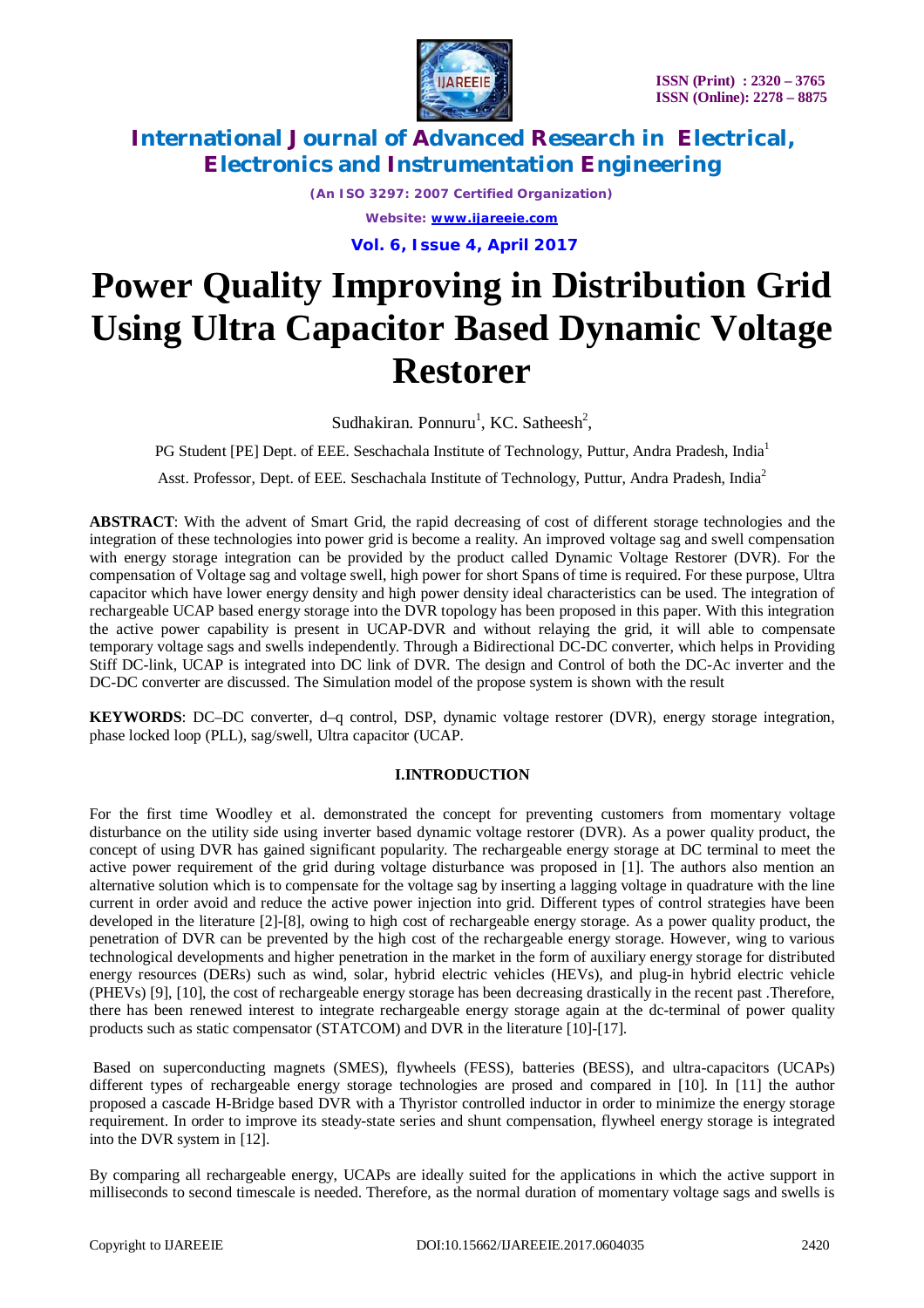

*(An ISO 3297: 2007 Certified Organization)*

*Website: [www.ijareeie.com](http://www.ijareeie.com)*

## **Vol. 6, Issue 4, April 2017**

in the milliseconds to seconds range [15], UCAP-based integration into the DVR system is ideal. low-energy density and high-power density ideal characteristics for compensating voltage sags and voltage swells are the characteristics of UCAP. Compared to batteries and for the same module size, UCAPs also have higher number of charge/discharge cycles. Compared to batteries UCAPs have higher terminal voltage. For the distribution grid Super capacitor- based energy storage integration into the DVR is proposed in [16] and [17].





Fig.2 Basic DVR system

Based on UCAP energy storage integration to DVR into the distribution grid is proposed in this paper and the areas of application are addressed as follows.

 1) With DVR system gives active power capability to the system Integration of the UCAP gives active power capability to the system for independent compensation of Voltage Sag and Swells.

2) Validation of Cuk-converter and inverter, and their interface and control.

3) To provide sag and swell compensation to the distribution grid, development of Inverter and DC-Dc converter.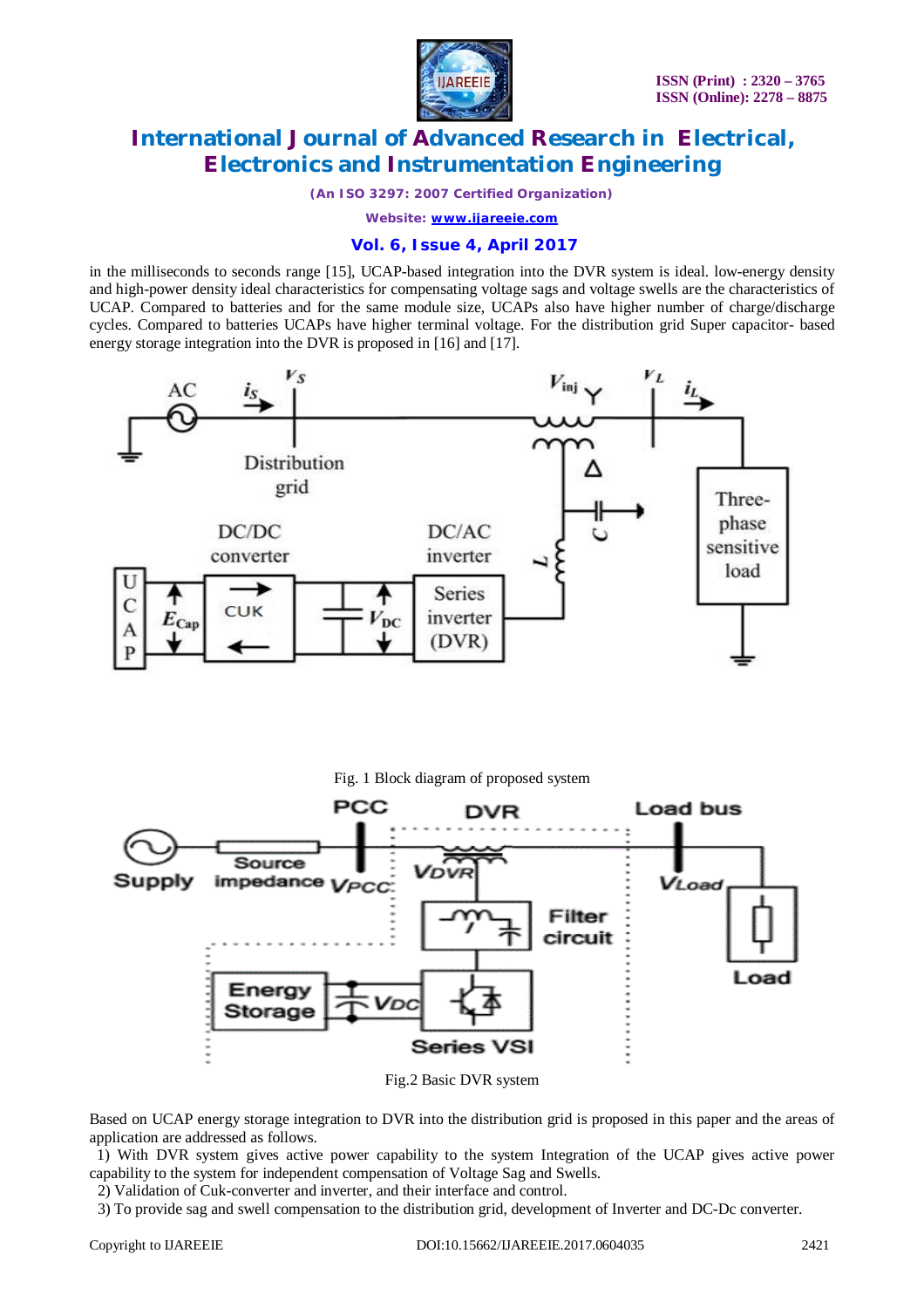

*(An ISO 3297: 2007 Certified Organization)*

*Website: [www.ijareeie.com](http://www.ijareeie.com)*

# **Vol. 6, Issue 4, April 2017**

4) Integration and performance validation of the integrated DVR-UCAP system.

## **II.THREE –PHASE SERIES INVERTER**

#### **Power Stage**

The one line diagram of the proposed system is shown in the Fig. 1. Three-phase voltage source inverter, which is connected in series to the grid and is responsible for compensating the voltage sags and swells is power stage. The fig. 2 shows the model of series DVR and its controller. An insulated Gate Bipolar Transistor (IGBT) module is present in the Inverter system which also consist of gate drive. LC filter and an isolation transformer. The modulation Index m of inverter is given by

$$
m = \frac{2\sqrt{2}}{\sqrt{3}V_{\text{dc}} * n} V_{ab(\text{rms})}
$$

where n is the turns ratio of the isolation transformer

## **Controller Implementation**

To provide dynamic voltage restoration there are different method to control and in quadrature with phase relay on injection is used. It leads to reactive power utilization in voltage restoration [3]. There is a complexity in implementation of phase advanced voltage restoration. But, the main reason for using these techniques is Bidirectional..



Fig. 3 Circuit Diagram of proposed system

In this paper, Cuk converter act as a boost converter during the time of Discharging power from UCAP. As an interface between the UCAP and the dc-link since the UCAP voltage varies with the amount of energy discharged a bidirectional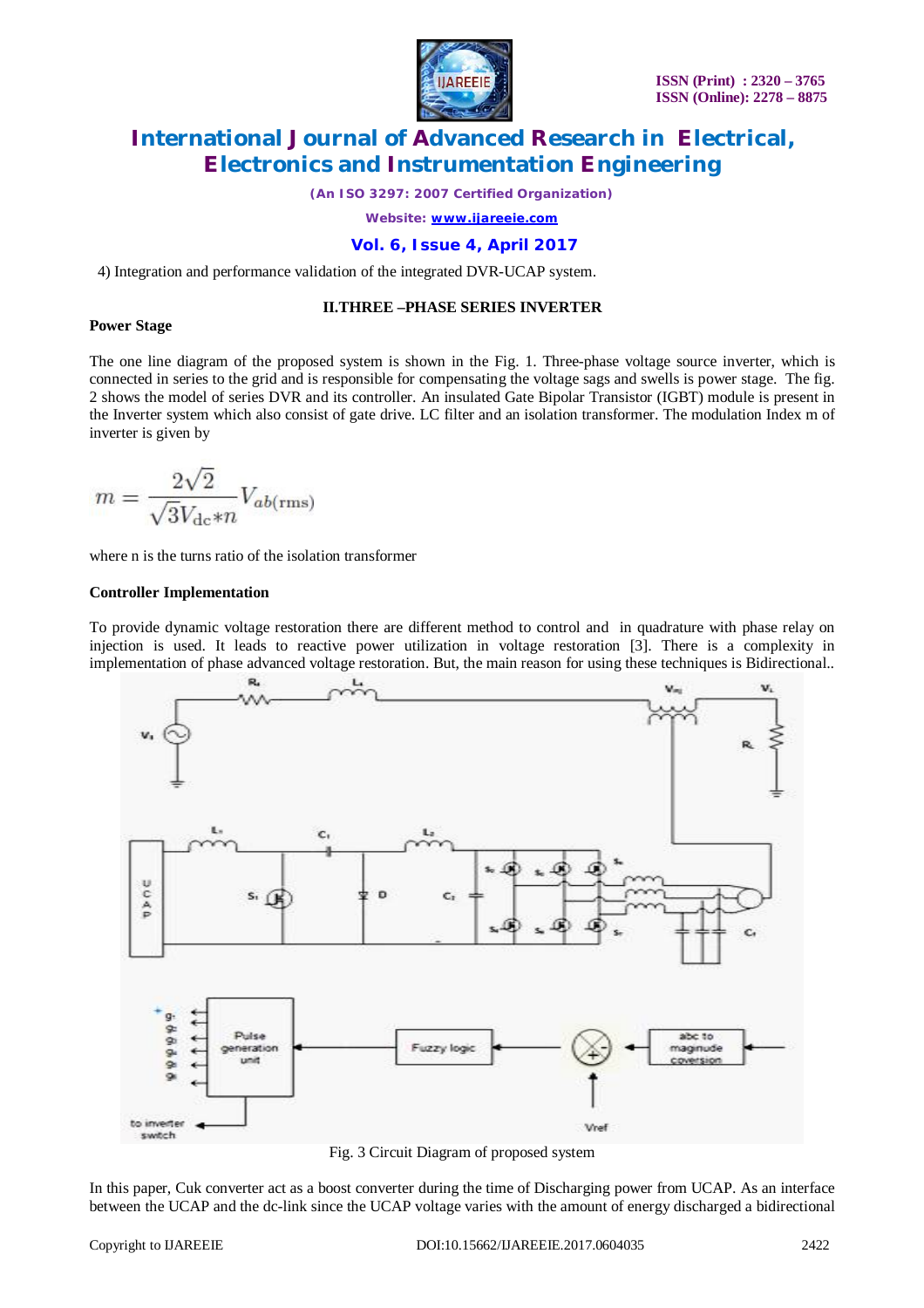

*(An ISO 3297: 2007 Certified Organization)*

*Website: [www.ijareeie.com](http://www.ijareeie.com)*

## **Vol. 6, Issue 4, April 2017**

DC-DC converter is required while DC-link voltage has to be stiff. Hence Cuck converter is designed to operate in boost mode.

The widely explored control is average current mode control in the literature [19]. Average current mode control is used to regulate the output voltage of converter in both buck and boost mode. During the time of charging and discharging the UCAP bank. When compared to other methods such as voltage mode control and peak current mode control, average current mode control is more stable.

The dc-link voltage  $V_{out}$  tends to go below the reference  $V_{ref}$ , during the time of discharging of power from inverter to the grid and the error is positive.  $V_{out}$  tends to increase above the reference  $V_{ref}$  during the time of absorbing of power from grid during swell event and the error is negative. Therefore, the sign of the error between  $V_{out}$  and  $V_{ref}$  determines the sign of I<sub>ucref</sub> and thereby the direction of operation of the bidirectional dc–dc converter.

## **III.DC-DCCONVERTER AND UPAC**

# *A. CUK CONVERTER*





The cuck converter is shown in the fig. 3. Average voltage across inductors is zero. Cs is sufficiently large and hence at steady state Vc1 can be assumed to be neglibly larger  $V_d$ ,  $V_0 + Vd = Vcs$ .

#### *Switch Off state:*

The inductor currents flow through the diode. Capacitor Csis charged through the diode by energy from both theinput and L1. The current IL1 decreases, because Vc1 is larger than Vd . Energy stored in L2 feeds output and therefore IL2 decreases

## *Switch ON state:*

VC1 reverse biases the diode. IL1 and IL2 flows through the switch. As VC1 > V0, C1 discharges through the switch, transferring energy to the output and L2 and therefore IL2 increases. The input feeds energy to L1 causing iL1 to increase.

## **UCAP Bank Hardware Setup**

For providing grid support the choice of the number of CAPs depends on the amount of support needed, terminal voltage of the UCAP, dc-link voltage, and distribution grid voltages. There are different types o UCAP with the various capacity. For example 165F UCAPs (BMOD0165P048) has value of 48V.

## **Fuzzy logic controller**

Fuzzy logic starts with and builds on a set of user-supplied human language rules. The fuzzy systems convert these rules to their mathematical equivalents. This simplifies the job of the system designer and the computer, and results in much more accurate representations of the way systems behave in the real world.

.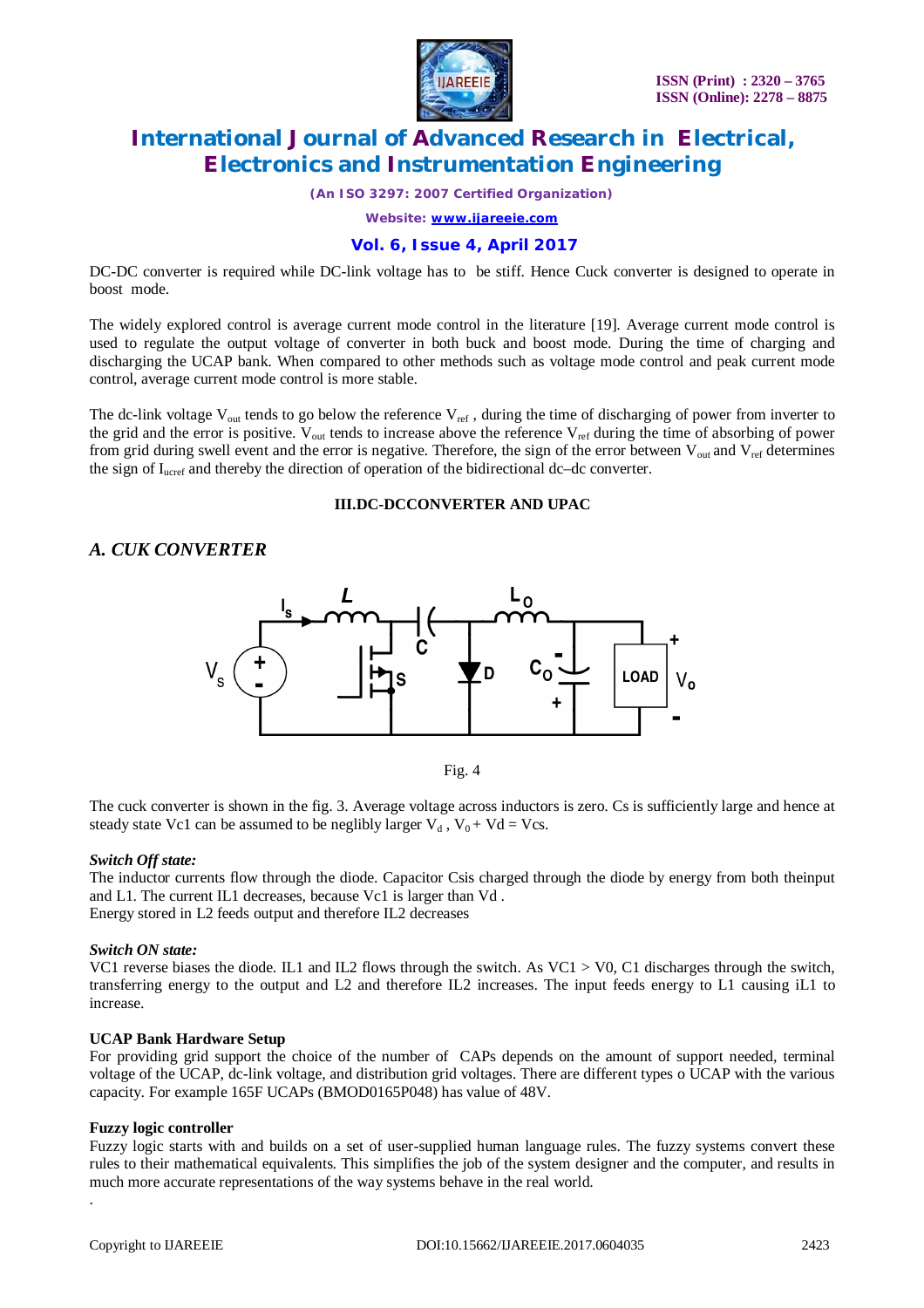

*(An ISO 3297: 2007 Certified Organization)*

*Website: [www.ijareeie.com](http://www.ijareeie.com)*

**Vol. 6, Issue 4, April 2017**

**IV. SIMUALTION AND ITS RESULT**



Fig. 5 Simulation of proposed system

The simulation of the prosed system is simulated in the MATLAB 2015b. Figure. 5 shows the simulated digramatic representation of the proposed system. There are two subsystems used in the simulation. One is system which represent cuck converter as shown in the figure 6. whereas second one is fuzzy logic controller as shown in the figure 7.



Fig. 6 simulation of cuk converter



Fig. 7 simulation of Fuzxzy logic controller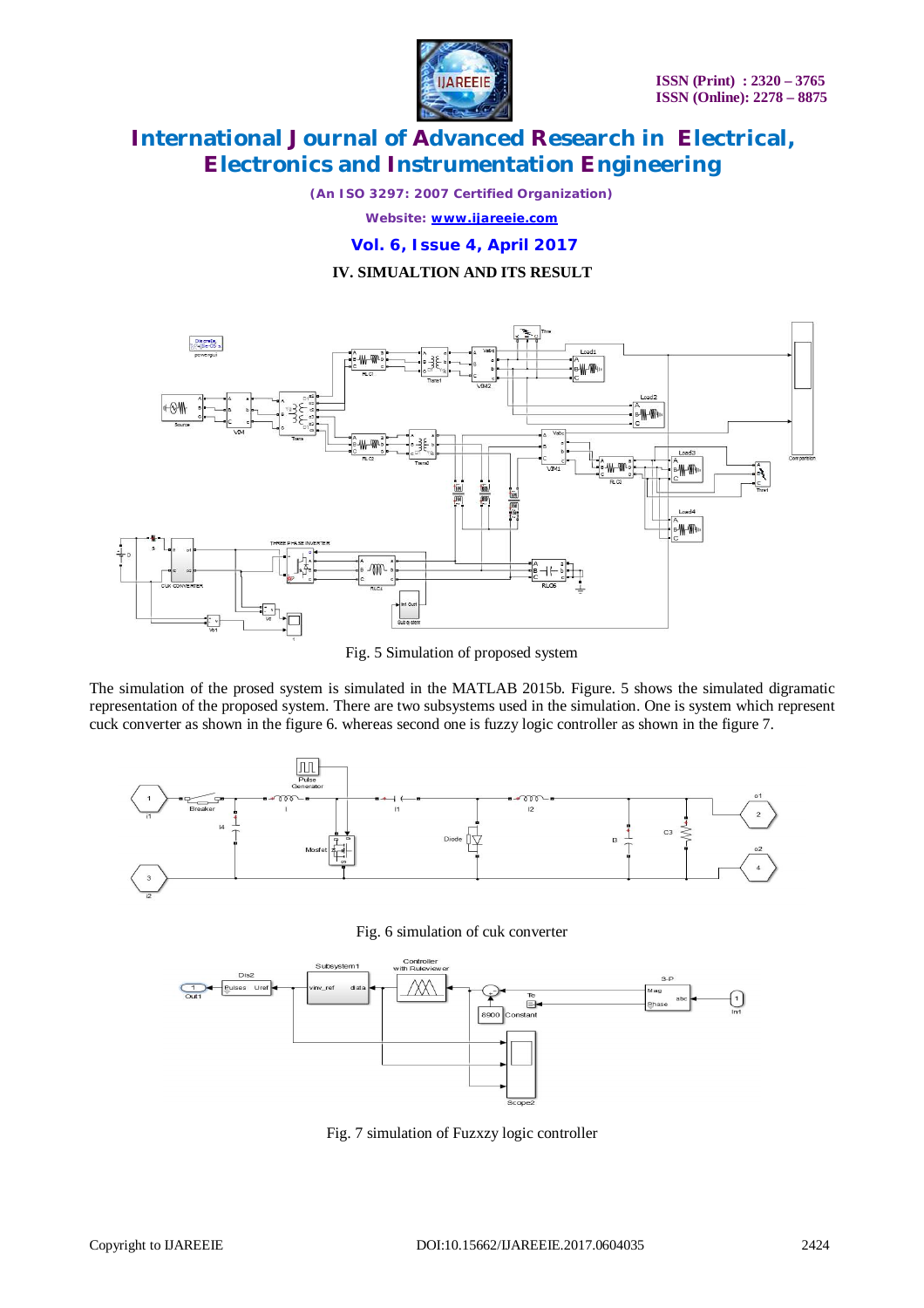

*(An ISO 3297: 2007 Certified Organization) Website: [www.ijareeie.com](http://www.ijareeie.com)*

**Vol. 6, Issue 4, April 2017**



Fig. 8 (a) Sag Voltage (b) compensated voltage at load

The sag voltage occurred due to fault is shown in the figure. 8(b). The voltage sag due to fault is compensated by injection of voltage and we can measure the compensated voltage at the load as shown in the Figure. 8(b). The figure. 9 shows the output Dc voltage of Cuk convereter. The Total Harmonic Distortion of the whole system is shown in the fig 10.